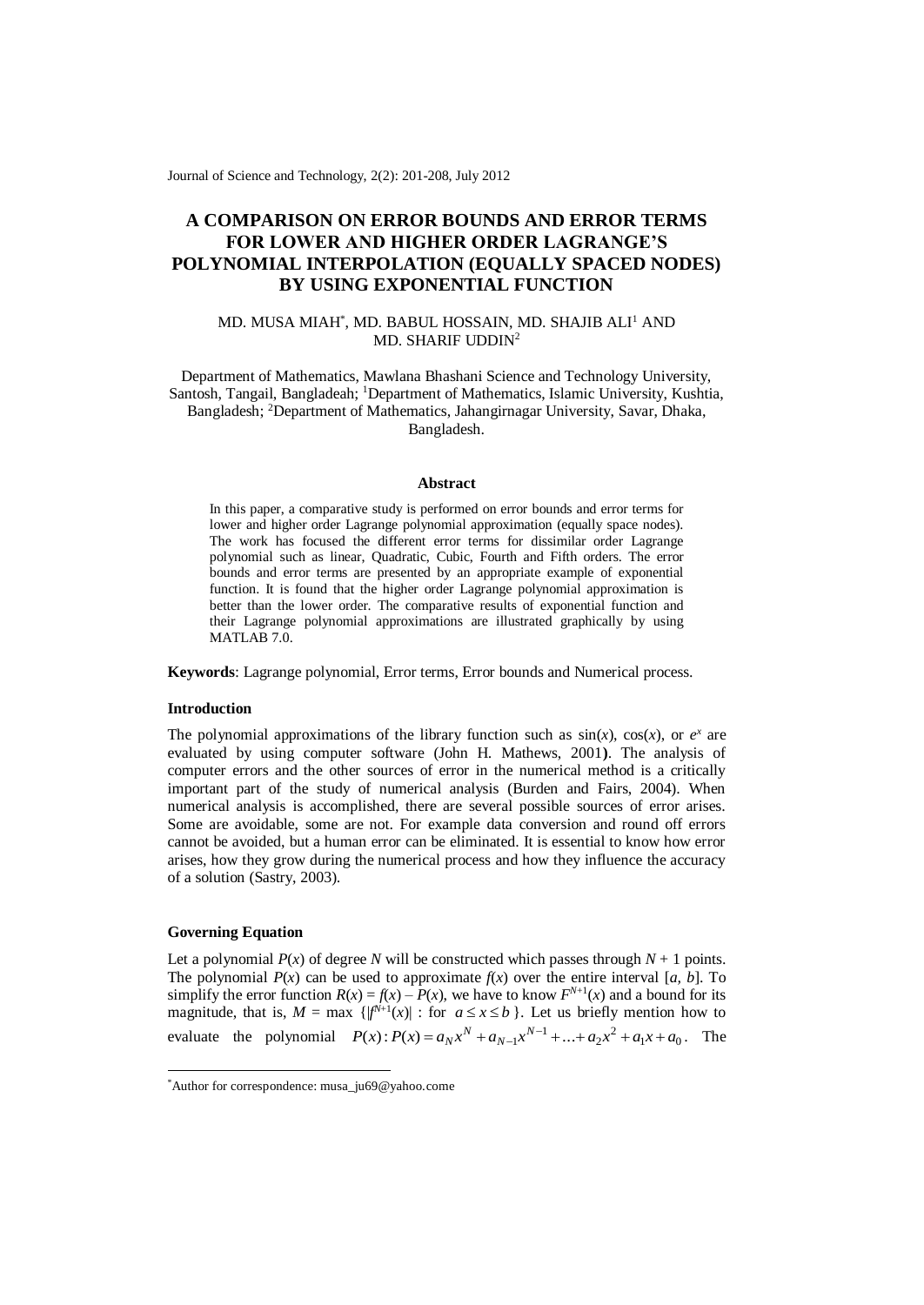French Mathematician Joseph Louis Lagrange is used a slightly difference method to find this polynomial. He noticed that for two points  $(x_0, y_0)$  and  $(x_1, y_1)$  and it was written as

$$
y = P_1(x) = \frac{(x - x_1)}{(x0 - x_1)} y_0 + \frac{(x - x_0)}{x_1 - x_0} y_1
$$
 (1)

The quotients in (1.1) are denoted by

$$
L_{1,0}(x) = \frac{x - x_1}{x_0 - x_1} \text{ and } L_{1,1}(x) = \frac{x - x_1}{x_1 - x_0} \tag{2}
$$

The term  $L_{1,0}(x)$  and  $L_{1,1}(x)$  are called the Lagrange coefficient polynomials based on the nodes  $x_0$  and  $x_1$ . Using this notations (1) can be written in summation form:

$$
P_i(x) = \sum_{k=0}^{i} y_k L_{i,k}(x)
$$
 (3)

The generalization of (3) is the construction of a polynomial  $P_N(x)$  of degree at most N that passes through the  $N + 1$  points  $(x_0, y_0)$ ,  $(x_1, y_1)$ , ...,  $(x_N, y_N)$  and has the form:

$$
P_N(x) = \sum_{k=0}^i y_k L_{N,k}(x) ;
$$

where  $L_{N,k}(x)$  is the Lagrange coefficient polynomial based on these nodes:

$$
L_{N,k}(x) = \frac{(x - x_0)...(x - x_{k-1})(x - x_{k+1})...(x - x_N)}{(x_k - x_0)...(x_k - x_{k-1})(x_k - x_{k+1})...(x_k - x_N)}
$$
  
= 
$$
\frac{\prod_{\substack{j=0 \ j \neq k}}^{N} (x - x_k)}{\prod_{\substack{j=0 \ j \neq k}}^{N} (x_j - x_k)}
$$
(4)

In this paper, we show that if a function is described in terms of Lagrange polynomial approximation, the error terms will decreases, as the order of polynomial is increase.

### **Lagrange Polynomial Approximation Theorem**

Assume that  $f \in C^{n+1}[a,b]$  and that  $x_0, x_1, \ldots, x_N \in [a,b]$  are N + 1 nodes. If  $x \in [a,b]$ , then  $f(x) = P_n(x) + R_N(x)$ (5)

where  $P_N(x)$  is a polynomial that can be used to approximate  $f(x)$ .

$$
f(x) \approx P_N(x) = \sum_{k=0}^{N} f(x_k) L_{n,k}(x)
$$
\n(6)

The error term  $R_N(x)$  has the form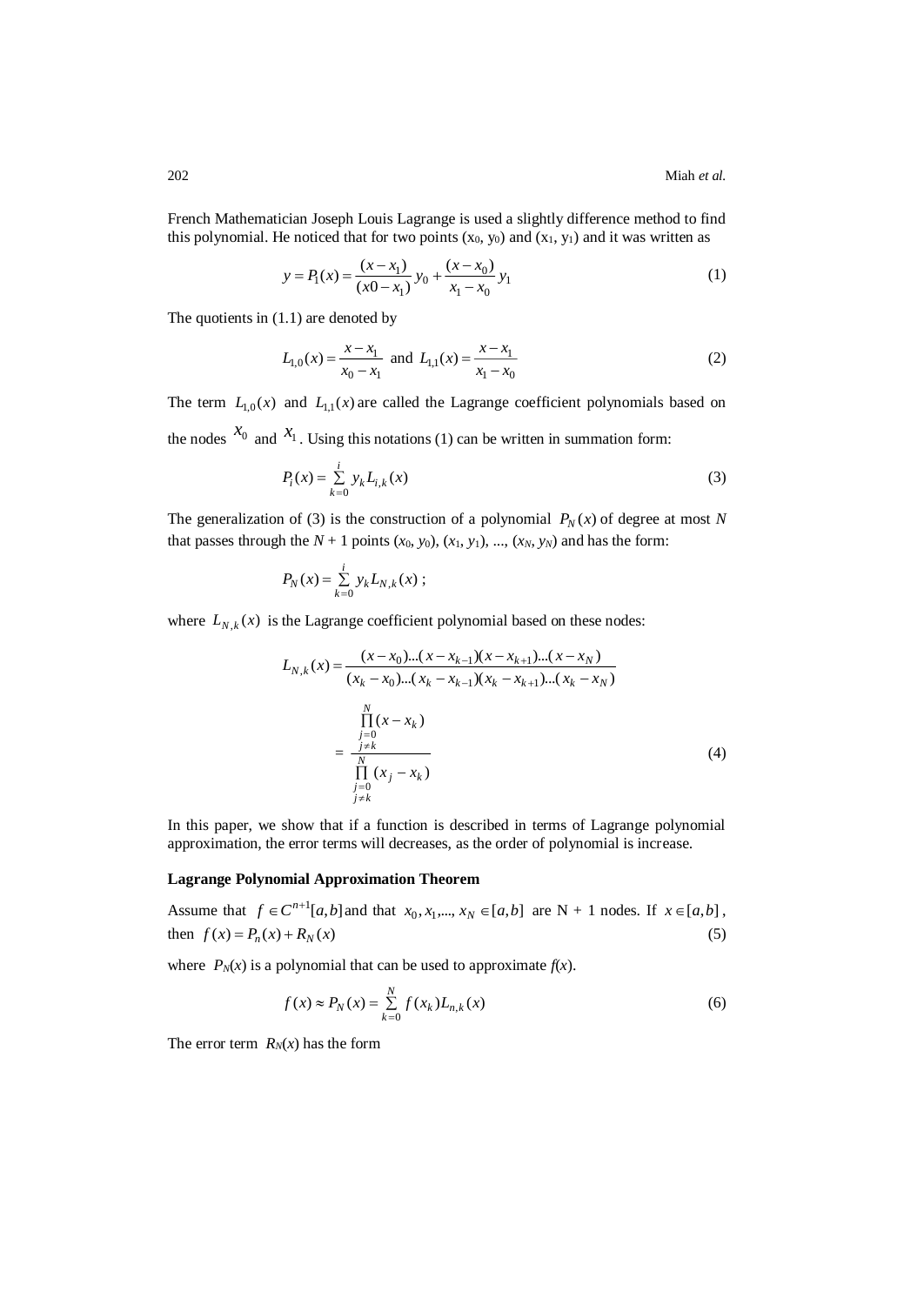A Comparison on Error Bounds and Error Terms for Lower 203

$$
R_n(x) = \frac{(x - x_0)(x - x_1)...(x - x_N)f^{N+1}(c)}{(N+1)!}
$$
\n(7)

for some value  $c = c(x)$  that lies in the interval [*a, b*] **Error analysis by accuracy theorem**

The quality of  $P_n(x)$  depends on the choice of the  $(n + 1)$ <sup>th</sup> derivative of (7) and on *x*. We see in the above theorem in the error formula

$$
f(x) = Pn(x) + \frac{f_n^{n+1}}{(n+1)!}(x - x_0)(x - x_1)...(x - x_n);
$$

where  $a = x_0 \le x \le x_n = b$ . If we have a bound on this derivative, then we can compute a bound on the error. To illustrate this in a practical way, suppose  $|f_{n+1}| \le M_{n+1}$  for  $x \in [a,b]$ . It follows that for any  $z \in [a,b]$  we have

$$
\left| f(z) - P_n(z) \right| \le \frac{M_{n+1}}{(n+1)!} \max \left| (x - x_0)(x - x_1)...(x - x_n) \right| \tag{8}
$$

If we base the interpolant on the equally spaced points

$$
x_{i-1} = a + \frac{b-a}{(n+1)}(i-1), \ \ i = 1, 2 \dots (n+1)
$$

Putting the values  $x_0$ ,  $x_1$ ,  $x_2$ , ...,  $x_n$  in (8) then

$$
\left| f(z) - P_n(z) \right| \le \frac{M_{n+1}}{(n+1)!} \left( \frac{b-a}{n} \right) \max a \le x \le b \left| \left( \frac{x-a}{b-a} \right) n \left( \frac{x-a}{b-a} \right) \dots \left( \frac{x-a}{b-a} \right) \dots \left( \frac{x-a}{b-a} \right) \right|
$$
  

$$
\le M_{n+1} \left( \frac{b-a}{n} \right)^{n+1} \max \left| \frac{s(s-1)(s-2)\dots(s-n)}{(n+1)!} \right|; \text{ where } s = \frac{(x-a)n}{b-a}
$$

It can be shown that the max is no longer then  $\frac{1}{4(x+1)}$ 1  $\frac{1}{x+1}$ , from which we conclude that

$$
\left|f(z) - P_n(z)\right| \le \frac{M_{n+1}}{4(n+1)} \left(\frac{b-a}{n}\right)^{n+1}
$$

Thus, if a function has ill-behaved higher derivatives then the quality of the polynomial interpolant may actually decrease as the degree increases.

Error Estimate and Error Bound for Lagrange Polynomial Interpolation (Equally space nodes)

It is important to understand the nature of the error term when the Lagrange polynomial is used to approximate a continuous function  $f(x)$ . It is similar to the error term for the Taylor polynomial, except that the factor  $(x - x_0)^{N+1}$  is replaced with the product  $(x - x_0)$  $(x - x_1)$  ...  $(x - x_N)$ . This is expected because interpolation is exact at each the  $N + 1$  nodes *x<sub>k</sub>*, where we have  $R_N(x_k) = f(x_k) - P_N(x_k) = y_k - y_k = 0$  for  $k = 1, 2, ..., N$ . Assume that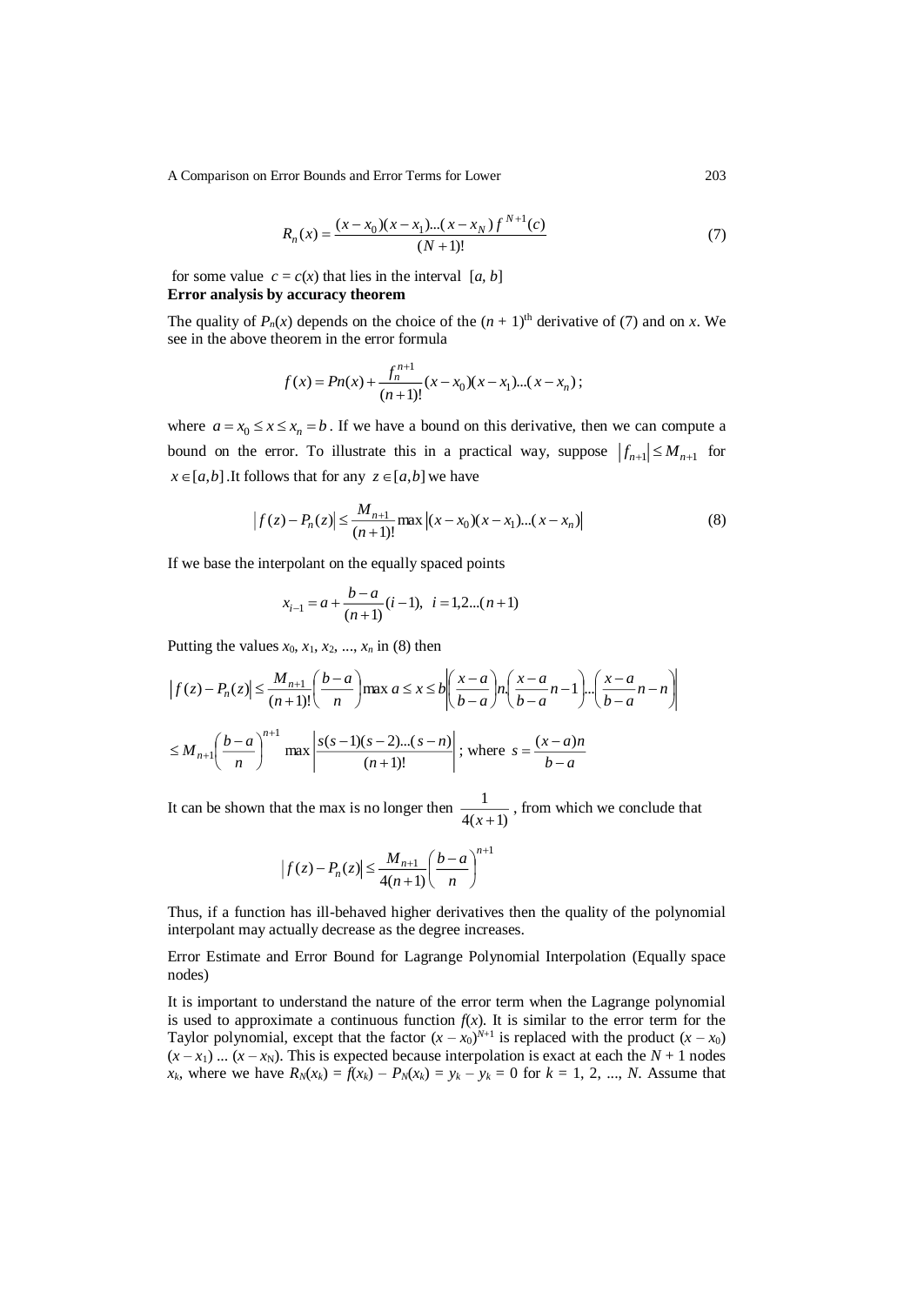$f \in C^{n+1}[a,b]$  and that  $x_0, x_1,..., x_N[a,b]$  are  $N + 1$  nodes. If  $x \in [a,b]$ , then  $f(x) = P_n(x) + R_n(x)$ (9)

where  $P_N(x)$  is a polynomial that can be used to approximate  $f(x)$ .

$$
f(x) \approx P_n(x) = \sum_{k=0}^{N} f(x_k) L_{n,k}(x)
$$
\n(10)

The error term  $R_N(x)$  has the form

$$
R_n(x) = \frac{(x - x_0)(x - x_1)...(x - x_N)f^{N+1}(c)}{(N+1)!}
$$
\n(11)

for some value  $c = c(x)$  that lies in the interval [a, b]

Assume that  $f(x)$  is define on [*a, b*] that contains the equally spaced nodes  $x_k = x_0 + hk$ where *h* is the height of the interval. Suppose that  $f(x)$  and the derivatives up to the order  $N + 1$  are continuous and bounded on the subintervals  $\{x_0, x_1\}$ ,  $[x_0, x_2]$ ,  $\ldots$ ,  $[x_0, x_n]$ respectively. That is,

$$
\left|f^{N+1}(x)\right| \le M_{n+1} \text{ for } x_0 \le x \le x_N \tag{12}
$$

Using (11) and (12) we obtain the following error terms and error bounds for respective polynomials:

| Lagrange Polynomial | Error Term | Error Bound                                           |
|---------------------|------------|-------------------------------------------------------|
| $P_1(x)$            | $R_1(x)$   | $R_1(x) \leq \frac{h^2 M_2}{8}$                       |
| $P_2(x)$            | $R_2(x)$   | $R_2(x) \leq \frac{h^3 M_3}{9\sqrt{2}}$               |
| $P_3(x)$            | $R_3(x)$   | $R_3(x) \leq \frac{h^4 M_4}{24}$                      |
| $P_4(x)$            | $R_4(x)$   | $R_4(x) \le \frac{\sqrt{4750 + 290\sqrt{145}}}{3000}$ |
| $P_5(x)$            | $R_5(x)$   | $R_4(x) \leq \frac{(10+7\sqrt{7})}{1215} h^6 M_6$     |

**Table 1. Error terms and Error bounds for different order polynomial**

# **Results and Discussion**

To demonstrate the comparison between higher order Lagrange polynomials and lower order Lagrange polynomials we consider the function  $y = f(x) = ex$  over the interval [0.0,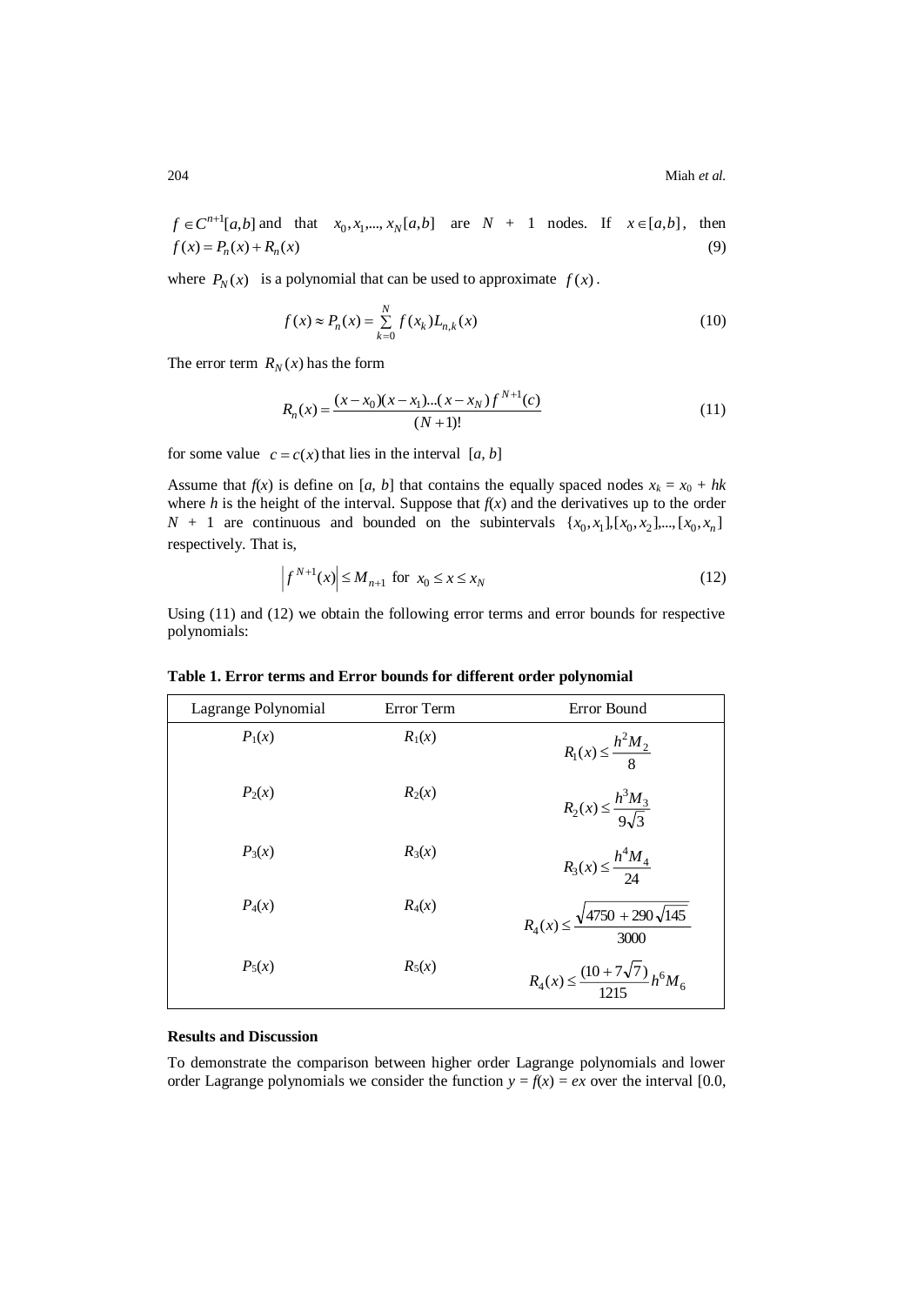A Comparison on Error Bounds and Error Terms for Lower 205

1.8].we construct various polynomials for equal space nodes.

*First order Lagrange Polynomial* 

Using the node  $x_0 = 0.0$ ,  $x_1 = 1.8$  and  $y_0 = e_0 = 1$ ,  $y_1 = e^{1.8} = 6.04965$  in (3) and (4) we get first order Lagrange polynomial  $P_1(x) = 2.80536 x + 1$  also  $f^2(x) = e^x$  hence

$$
\left| f^2(1.8) \right| = e^{1.8} = 6.04965 \text{ so that } M_2 = 6.04965 \tag{1}
$$

Therefore for  $P_1(x)$  the spacing of the nodes is  $h = 1.8$  and its error bound is

$$
R_1(x) \le \frac{h^2 M_2}{8} = \frac{(1.8)^2 \cdot 6.04965}{8} = 2.45011\tag{14}
$$

Also  $|R_1(0.6)| = |e^{.6} - p_1(.6)| = |1.82212 - 2.68322 = 0.8611$ 

So the error bound 2.45011 from (14) is not reasonable. The graph of the error function  $R_1(x) = ex - P_1(x)$  is shown in the following figure:

# **Relative graphs for the linear polynomial**  $P_1(x)$



### **Second order Lagrange polynomial**

Using nodes  $x_0 = 0.0$ ,  $x_1 = 0.9$ ,  $x_2 = 1.8$  and  $y_0 = e0 = 1$ ,  $y_1 = e0.9 = 2.4896$ , and  $y_2 = 1.8$ 6.04965 in (3) and (4) we get second order Lagrange polynomial  $P_2(x) = 1.31509x_2 +$  $0.43819x + 1$ 

Also  $f^3(x) = e^x$  and  $|f^3(1.8)| = e^x - 6.04965$  so that  $M_3 = 6.04965$ 

Therefore for  $P_2(x)$  the spacing of the nodes is  $h = 0.9$  and its error bound is

$$
R_2(x) \le \frac{h^3 M_3}{9\sqrt{3}} = \frac{(0.9)^2 \times 6.04965}{9\sqrt{3}} = 0.28291\tag{15}
$$

Also  $|R_2(1.2)| = |e^{1.2} - P_2(1.2)| = |3.32012 - 3.41956| = 0.09944$ 

So the error bound 0.28291 from (15) and error term 0.09944 is not closed, therefore it is not reasonable. The graph of the error function  $R_2(x) = e^x - P_2(x)$  is shown in the following figure: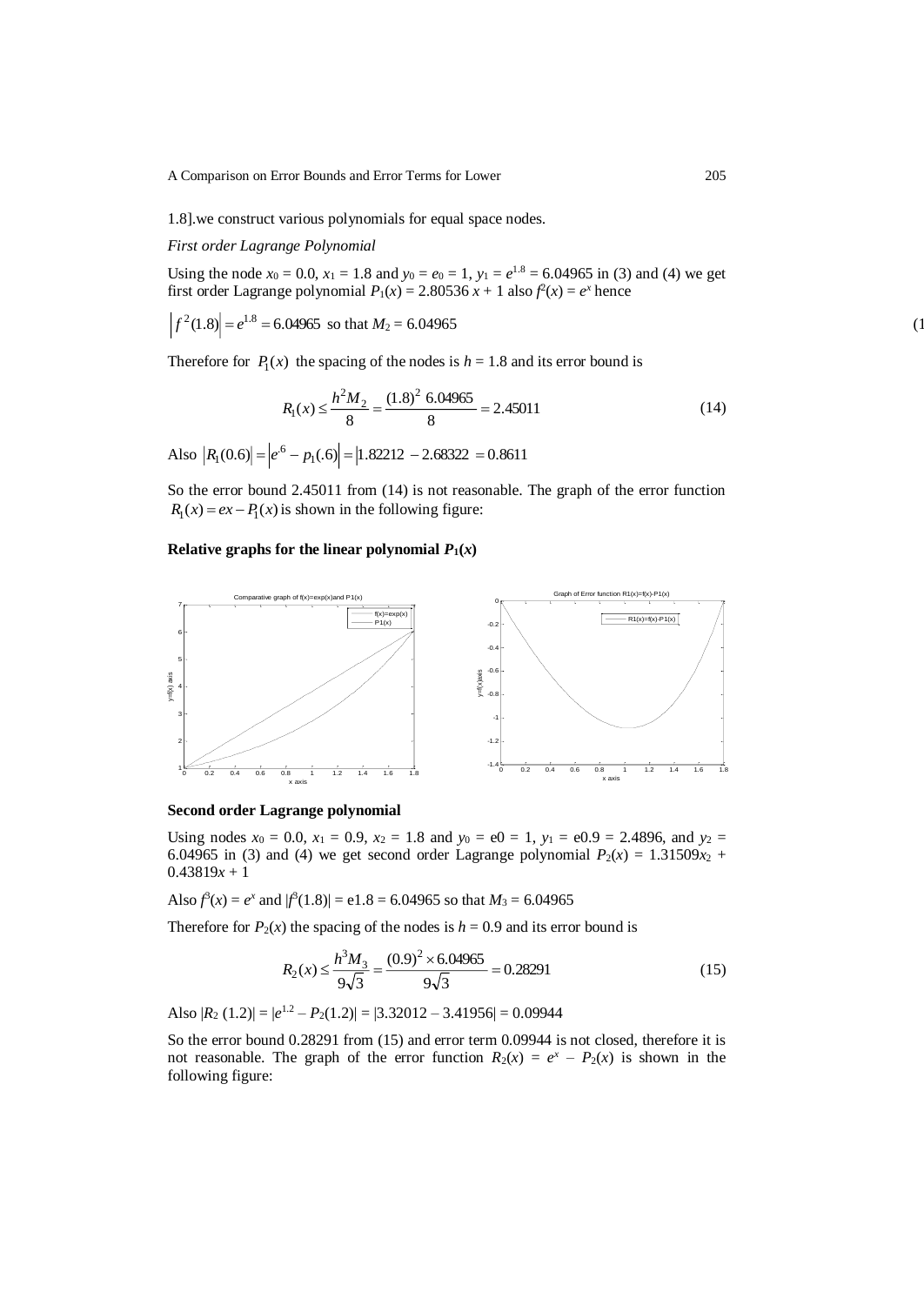### **Relative graphs for the Quadratic Polynomial**  $P_2(x)$



#### **Third order Lagrange polynomial**

Using nodes  $x_0 = 0.0$ ,  $x_1 = 0.6$ ,  $x_2 = 1.2$ ,  $x_3 = 1.8$  and  $y_0 = e^0 = 1$ ,  $y_1 = e^{0.6} = 1.82212$ ,

 $y_2 = e^{1.2} = 3.32012$ ,  $y_3 = e^{1.8} = 6.04965$  in (3) and (4) we obtain the third order Lagrange polynomial  $P_3(x) = 0.42874 x^3 + 0.16698 x^2 + 1.11566 x + 1.$ 

Also 
$$
f^4(x) = ex
$$
,  $|f^4(1.8)| = e^{1.8} = 6.04965$  so that  $M_4 = 6.04965$  (16)

Therefore for  $P_3(x)$  the spacing of the nodes is  $h = 0.6$  and its error bound is

$$
R_3(x) \le \frac{h^4 M_4}{24} = \frac{(0.6)^2 \times 6.04965}{24} = 0.03267\tag{17}
$$

Also  $|R_3(1.5)| = |P_3(1.5)| = |4.48469 - 4.49619| = 0.0145$ 

So the error bound 0.03267 from (17) and error term 0.0145 are not closed therefore, it is not reasonable. The graph of the error function  $R_3(x) = e^x - P_3(x)$  is shown in the following figure:

**Relative graphs for the Cubic Polynomial**  $P_3(x)$ 



# **Fourth order Lagrange polynomial**

Now using nodes  $x_0 = 0.0$ ,  $x_1 = 0.45$ ,  $x_2 = 0.9$ ,  $x_3 = 1.35 = 18$  and  $y_0 = e^0 = 1$ ,  $y_1 = e^{0.45} = 1.56831$ ,  $y_2 = e^{0.9} = 2.4596$ ,  $y_3 = e^{1.35} = 3.85743$ ,  $y_4 = e^{1.8} = 6.04965$ in (3) and (4) we obtain fourth order Lagrange polynomial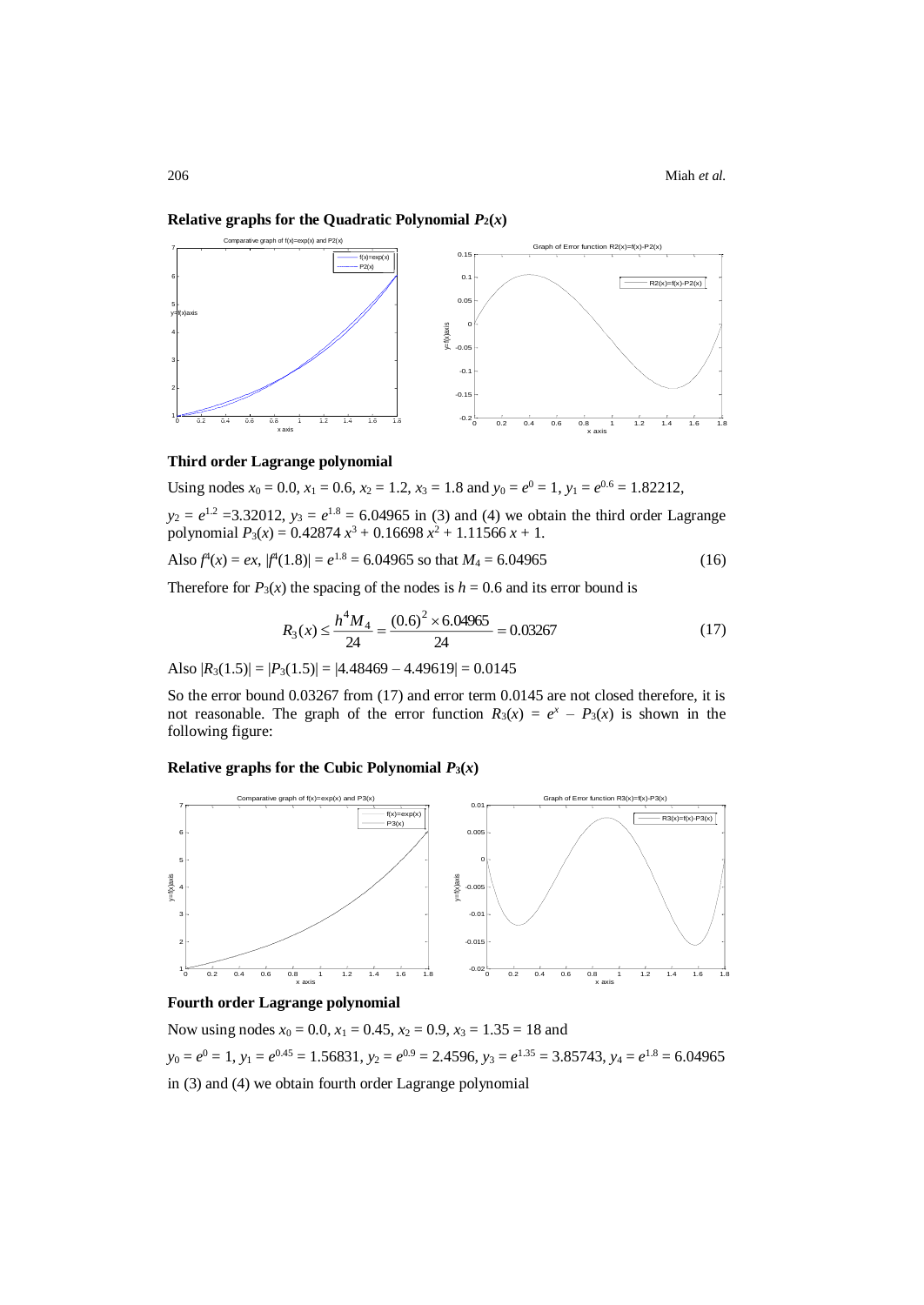A Comparison on Error Bounds and Error Terms for Lower 207

$$
P_4 = 0.10598x^4 + 0.04965x^3 + 0.58036x^2 + 0.98204x + 1.0000
$$

Also 
$$
f(x) = ex
$$
,  $|f(1.8)| = e^{1.8} = 6.04965$  so that  $M_5 = 6.04965$ 

Therefore for  $P_4(x)$  the spacing of the nodes is  $h = 0.45$  and its error bound is

$$
R_4(x) \le \frac{\sqrt{4750 + 290\sqrt{145}}}{3000} h^5 M_5 = \frac{(90.78581)(0.45)5 \times 6.04965}{3000} = 0.00338
$$
  

$$
R_4(x) \le 0.00338
$$
 (18)

Also  $|R_4(1.5)| = |e^{1.5} - P_4(1.5)| = |4.48169 - 4.48263| = 0.00094$ 

So here we also see that, the error bound 0.00338 from (18) and error term 0.00094 are not closed therefore, it is not so reasonable. The graph of the error function  $R_4(x) = e^x P_4(x)$  is shown in the following figure.

# **Relative graphs for Fourth order polynomial**  $P_4(x)$



# **Fifth order Lagrange polynomial**

Now using nodes  $x_0 = 0.0$ ,  $x_1 = 0.36$ ,  $x_2 = 0.72$ ,  $x_3 = 1.08$ ,  $x_4 = 1.44$ ,  $x_5 = 1.8$  and

 $y_0 = e^0 = 1$ ,  $y_1 = e^{0.36} = 1.43333$ ,  $y_2 = e^{0.72} = 2.05443$ ,  $y_3 = e^{1.08} = 2.94468$ ,  $y_4 = e^{1.44} =$ 4.2207,  $y_5 = e^{1.8} = 6.04965$  in (1.3) and (1.4), fifth order

Lagrange polynomial  $P_5(x) = 0.02108x^5 + 0.01154x^4 + 0.19746x^3 + 0.46x^2 + 1.00255x +$ 1.00001

Also 
$$
f^6(x) = e^x
$$
,  $|f^6(1.8)| = e^{1.8} = 6.04965$  So that  $M_6 = 6.04965$ 

Therefore for  $P_5(x)$  the spacing of the nodes is h = 0.36 and its error bound is

$$
R_2(x) \le \frac{107\sqrt{7}}{1215} h^6 M_6 = \frac{28.52026 (0.36)6 \times 6.04965}{1215} = 0.00031
$$
  
\n
$$
R_2(x) \le 0.00031
$$
 (19)

Also  $|R_5(1.5)| = |e^{1.2} - P_5(1.5)| = |3.32012 - 3.32050| = 0.00039$ 

But here we confidently comment that, the error bound 0.00031 from (1.27) and estimate error 0.00039 are very much closed therefore, it is reasonable. The graph of the error function  $R_5(x) = e^x - P_5(x)$  is shown in the following figure: